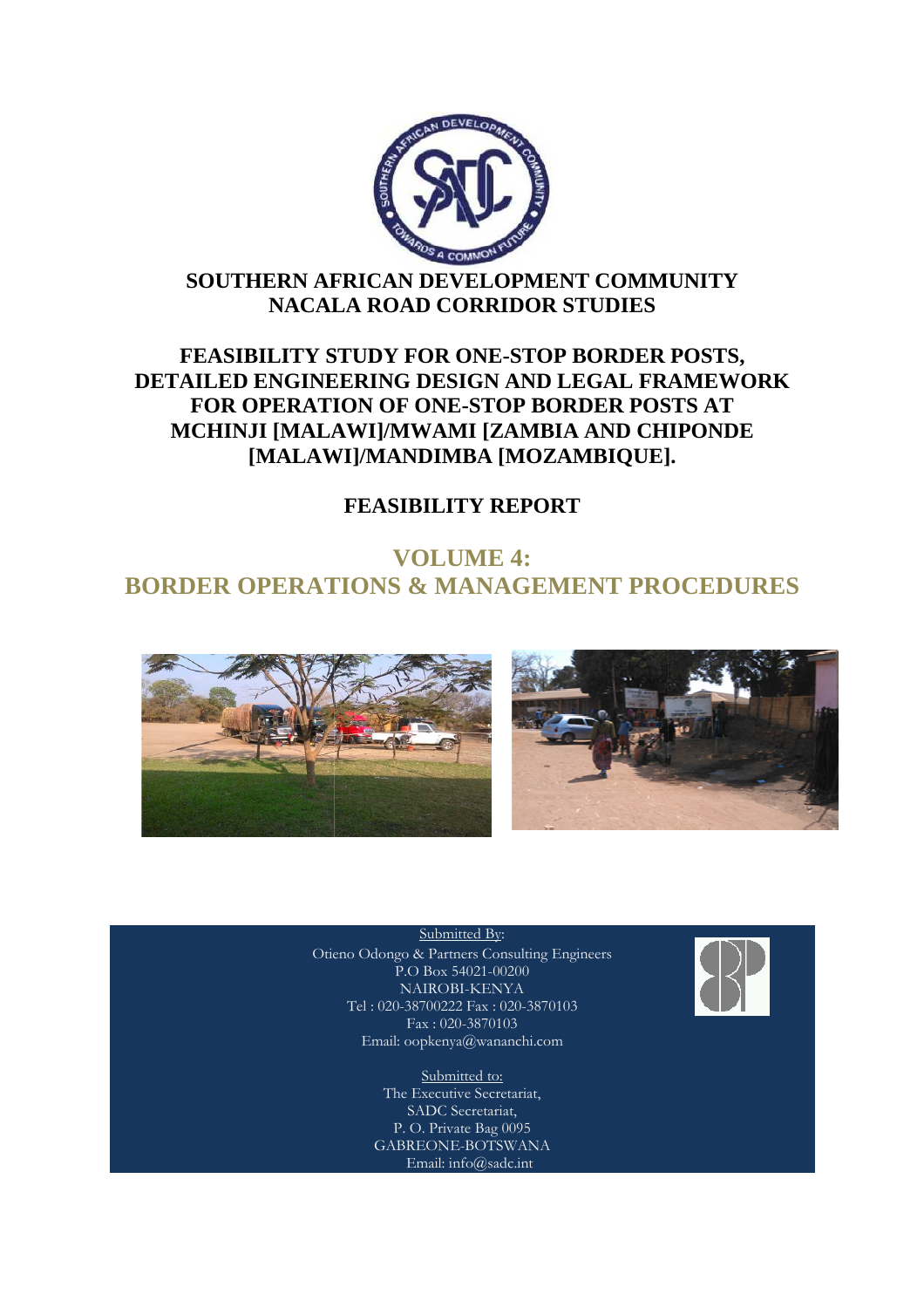**TABLE OF CONTENTS** 

 **PAGE**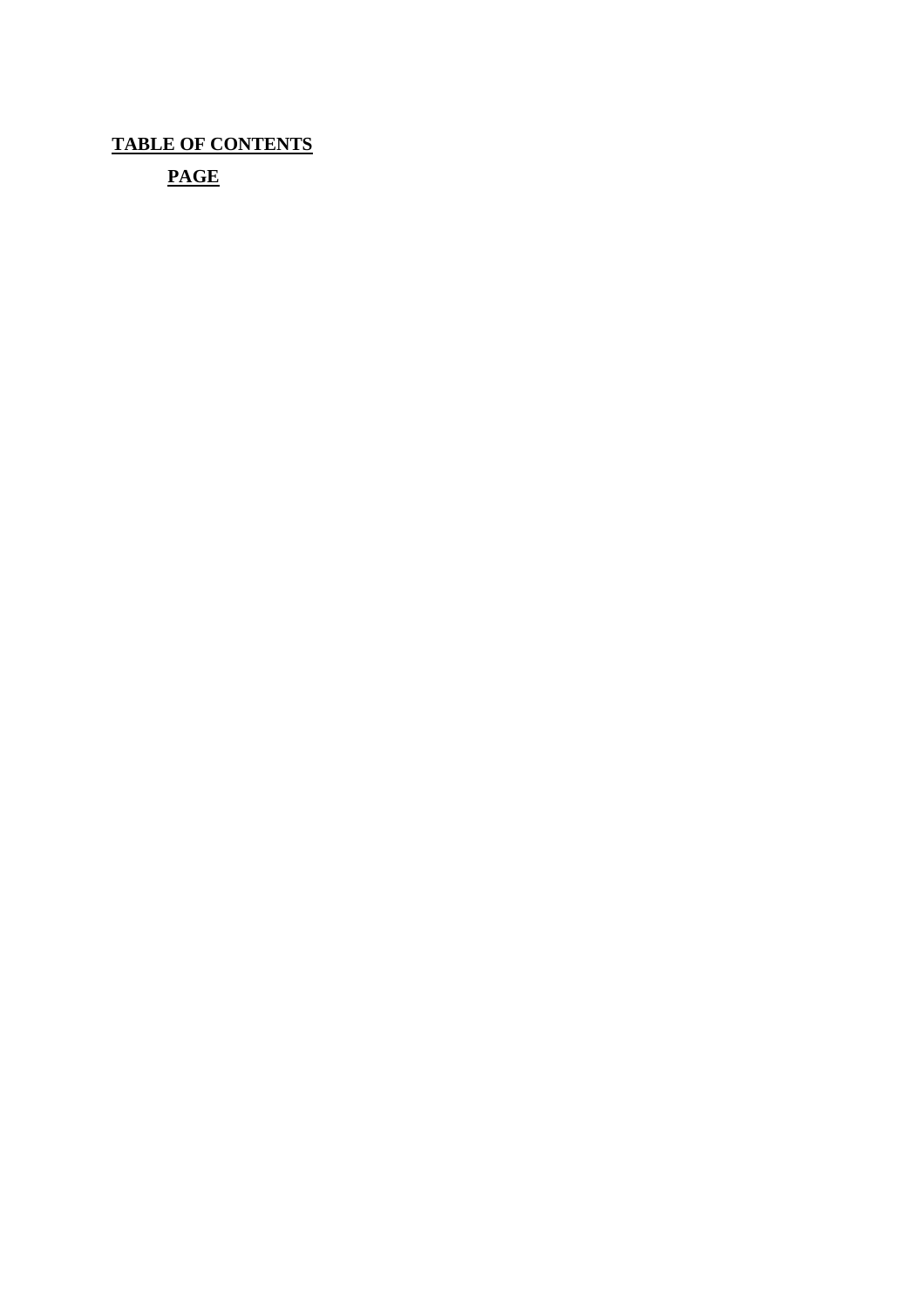**Preliminary Feasibility Studies & Detailed Engineering Design, Legal and Institutional Framework for OSBPs at Chiponde-Mandimba between Malawi and Mozambique and at Mchinji-Mwami between Malawi and Zambia** 

**Component on Proposed Operations & Management Procedures for the One Stop Border Posts at Chiponde-Mandimba and Mchinji-Mwami**

# **1. Border Control Procedures**

*"The quality of a corridor is measured in terms of transit time and cost for shipment of goods along the corridor. The reliability of a corridor is measured in terms of not only the transit time but also the flexibility provided in terms of diversity of services offered on the multimodal routes"* ARNOL,OLIVIER AND ARVIS (2005)

The International Convention on the Harmonization of Frontier Controls of Goods, 1982 contains specific operational guidelines regarding facilitation measures that countries may introduce at common borders.

Article 7 of the Convention contains its main provisions regarding cooperation at border posts between adjacent countries. It provides that;

"Whenever a common inland frontier is crossed, the contracting parties concerned shall take appropriate measures whenever possible to facilitate the passage of goods and they shall in particular,

(a) Endeavour to arrange for the joint control of goods and documents through the provision of shared facilities.

(b) Endeavour to ensure that the following correspond;

1. Opening hours

2.The control services operating there, the categories of goods, the modes of transport and the international customs transit procedure accepted and in use there"

The WCO, World Trade Organization (WTO) and specialized United Nations (UN) agencies on trade facilitation have designed and implemented a number of supportive and guiding conventions on procedures related to and emphasizing the one stop concept as a facilitation measure. An example is the Revised Kyoto Convention. Chapter 3 of the General Annex to the Convention binds the parties to implement the following standards:

**3.4** Transitional Standard:

"At common border crossings, the Customs administrations concerned shall whenever possible operate joint controls".

#### **3.5** Transitional Standard:

"Where the Customs intend to establish a new Customs office or to convert an existing office to a common border crossing, they shall, whenever possible cooperate with the neighbouring Customs to establish a juxtaposed Customs Office to facilitate joint controls"(WCO 1999)

The WCO guidelines on the interpretation of the General Annex further define the concept as follows:

"The customs controls of the exporting administration are conducted at the same time as the Customs formalities of the importing administration (or near simultaneously) by officers from both customs administration" and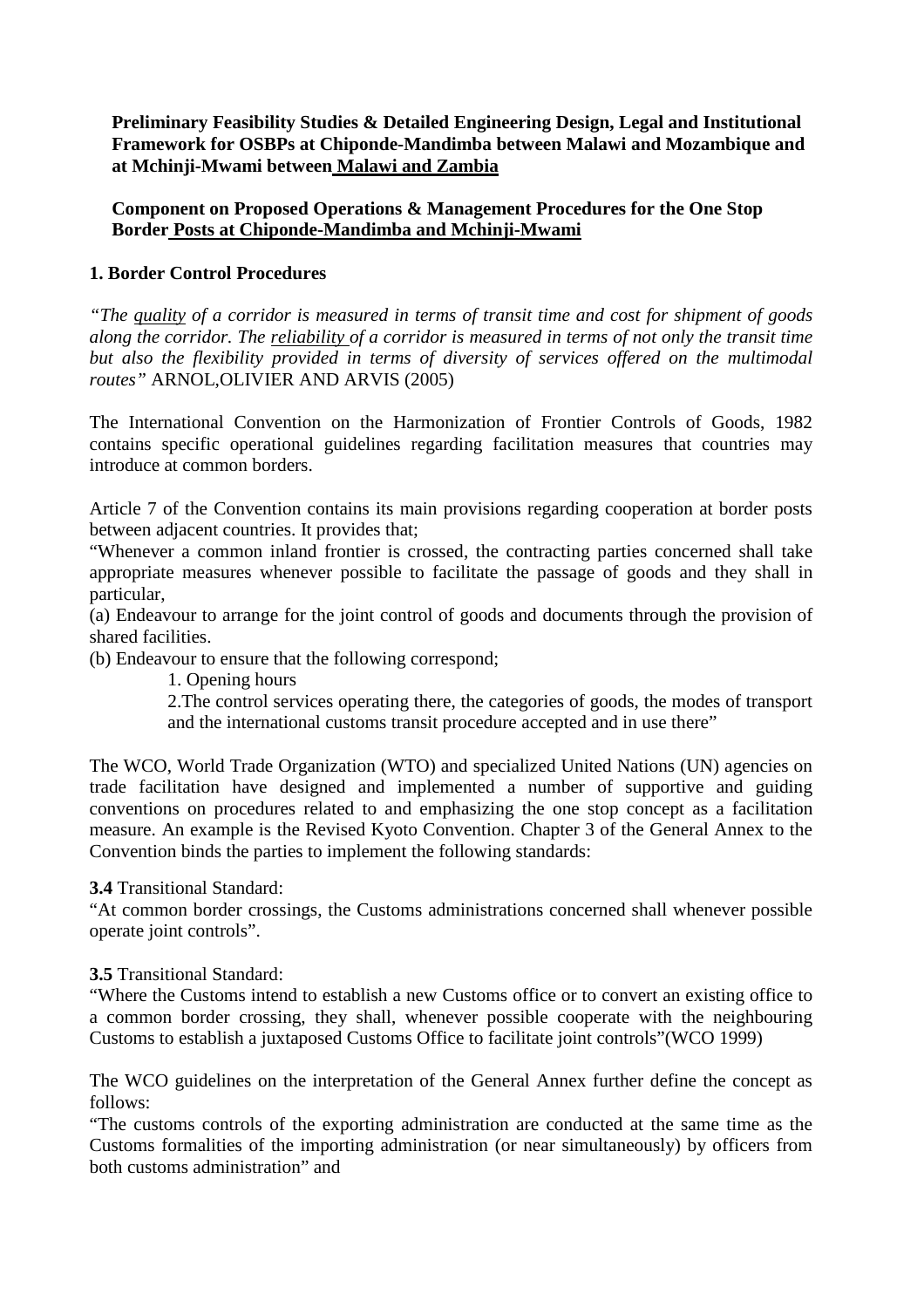"The customs controls are conducted within a common area where customs officers of both administration are established, whether in separate buildings or in a single facility"(WCO 1999)

International experience demonstrates that the full benefits of the OSBP concept require all border control functions to be relocated to a one stop facility. However, this need not be the starting point. Two customs administration could agree to implement joint customs controls while other functions such as immigration continue in the two stop manner. At border posts processing large volumes of commercial traffic, even such limited cooperation may already translate into significant time saving and efficiency gains.

A major consideration in the establishment of an OSBP relates to infrastructure and traffic flow arrangements. These are critical issues in supporting the smooth operation of the border post but should be amplified by an integration of processes undertaken at the border post.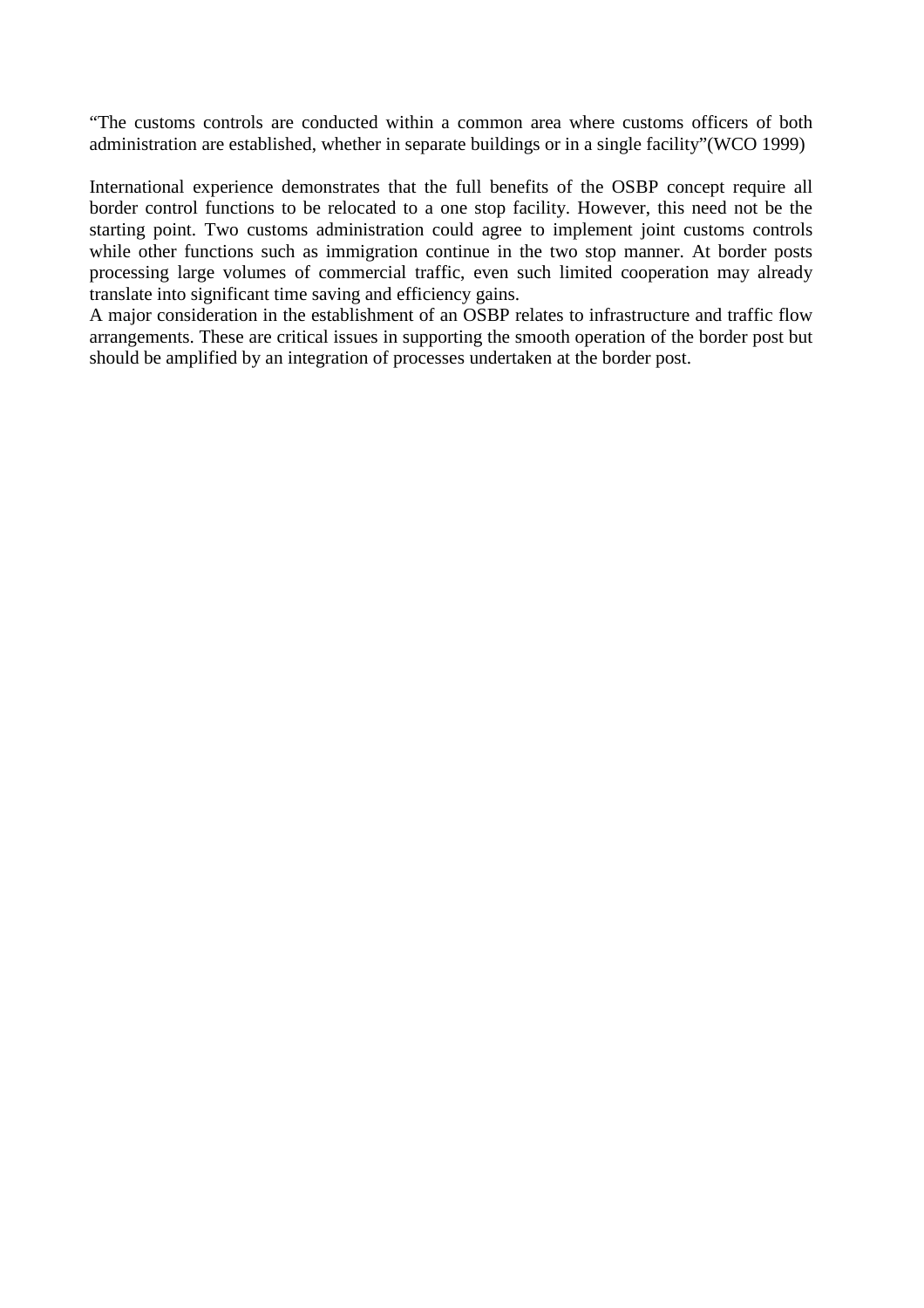# **2. Simplification and harmonization of** *all* **procedures**

Very often, border procedures are outdated as they are complicated and based on the use of paper documents. Countries are reviewing existing policies and procedures on the basis of International Conventions( such as the WCOs Revised Kyoto Convention) and international best practices to ensure that procedures are simplified and incorporate modern techniques including the extensive use of risk management and information technology.

The new operational environment requires a coordinated border management approach, providing optimal allocation of resources to one combined set of facilitation and control activities and consolidating information from all sources to optimize risk management capabilities. Essentially, this entails simplifying and harmonizing procedures, securing the supply chain and deploying modern technology.

- o **Supply chain management.** The 'supply chain' is the continuous linking of activities that take place for the systematic movement of goods from the place of origin to the place of final destination. To facilitate international trade, the supply chain must first be secured. Securing the supply chain raises issues around the physical movement of goods between places and operators within the supply chain. Unless the consignment's onward movement can be satisfactorily monitored throughout its export or import transportation leg, no amount of advance information will provide any guarantee about its integrity.
- o **Use of modern techniques and technology.** Essentially entails adopting a risk-based approach and supporting technology, deploying enabling technology and tools and facilitating people and goods movements through appropriate accreditation.
- o **Facilitation of legitimate trade and people movement.** This is underpinned by a riskbased approach based on a comprehensive understanding of client activities and risk profiles.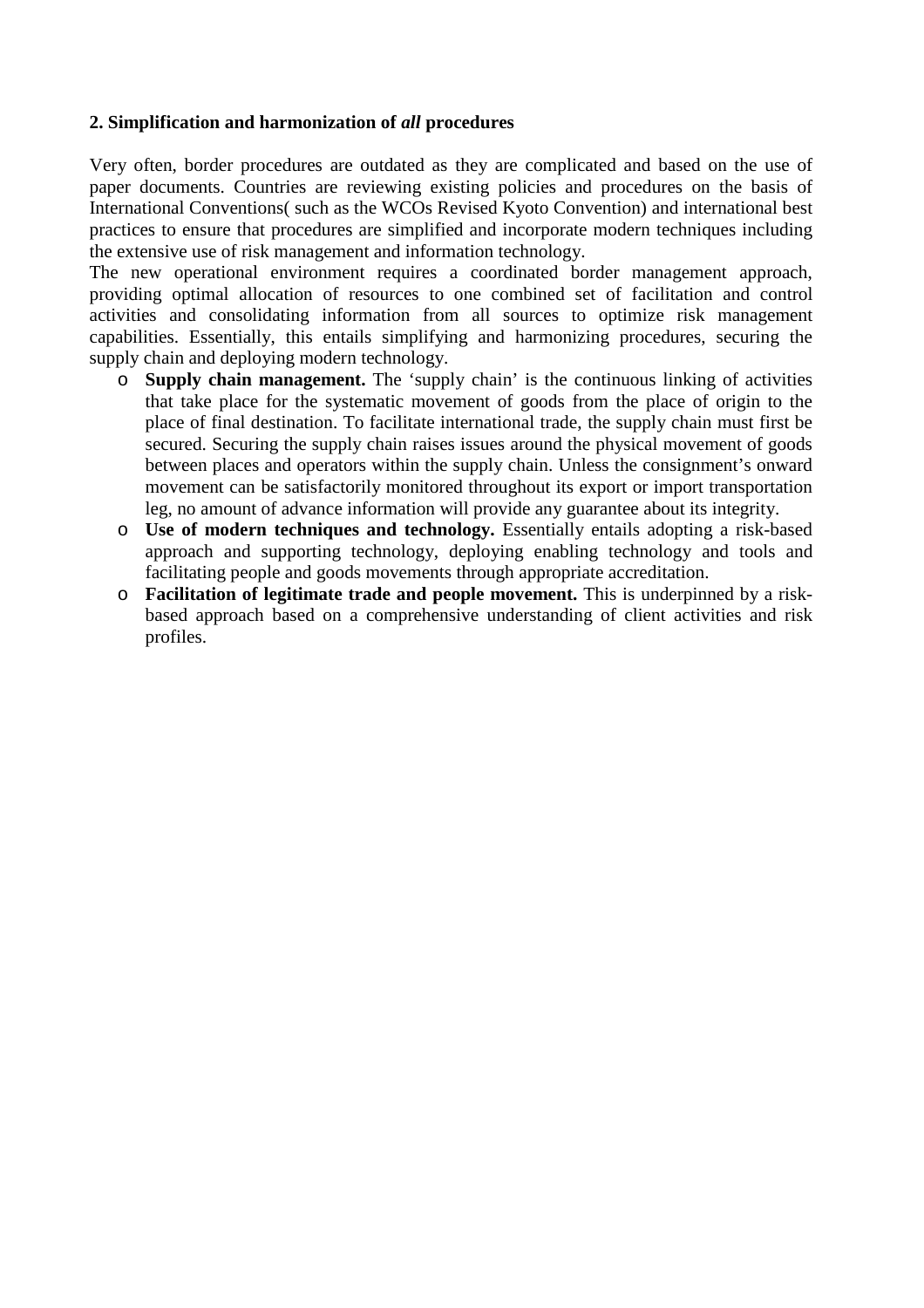#### **3. Coordinated Border Management**

"Coordinated Border Management is the organization and supervision of border agency control activities to meet the common challenge of facilitating the movement of legitimate people and goods while maintaining national legal requirements".(World Bank Group 2005)

According to the World Bank Group, coordinated border management requires a clear delineation of responsibilities for goods and people. The UK Governments' 2007 border Review "Security in a Global Hub"(Cabinet Office UK) groups border activities into Border Controlprocessing people and goods moving across the border, Protective Security-protecting the people using and working at borders, border infrastructure and means of transport. In the case of border control, the processing of people is usually the responsibility of the immigration agency and takes place within immigration policies and laws. The processing of goods is usually the responsibility of the customs agency and takes place on the basis of policies and laws on international trade, revenue and those applicable to the international trade in goods. Protective security is usually provided by the police and transport security agencies. In most African border posts pedestrian and motorized traffic is not segregated. There are various other agencies which operate at border posts.

# **3.2 Standard Operating Procedures (SOPs)**

Standard Operating Procedures (SOPs) are usually developed to supplement the legal instruments that would have been adopted. Ideally, the SOPs regulate the issues that are important to the day-to-day functions of the border agencies, coordination, procedures of all border agencies for both countries. SOPs will need to be agreed based on consensus amongst the agencies and the two states, and usually operate on a reciprocal or mutually beneficial basis. Article 17(2) 0f the Bilateral Agreement signed between South Africa and Mozambique for instance provide that "Standard Operating Procedures must be developed that determine all administrative and operational procedures and /or functions related to combined border control actions". It is also important that the SOPs be translated and other procedural documents or shared information as well. SOP's provide personnel with the information to perform a job properly and facilitates consistency.

Standard OSBP operations require that parking and entry into the building/terminal is done only once. All procedures related to documentation and passports are processed in a single public hall for exiting one country and entering the adjacent country. If inspection of cargo is required, it is done once through a joint inspection involving all necessary agencies of both countries at the same time. Scanning of cargo if deemed necessary is also done once. Unlike in a traditional two stop border post, in an OSBP bus passengers enter one terminal and do both exit and entry processing. Cargo is off loaded once and inspection is done jointly. From the standpoint of the agencies, concentrating all operations in one facility enables greater coordination of procedures and sharing of intelligence and transparency.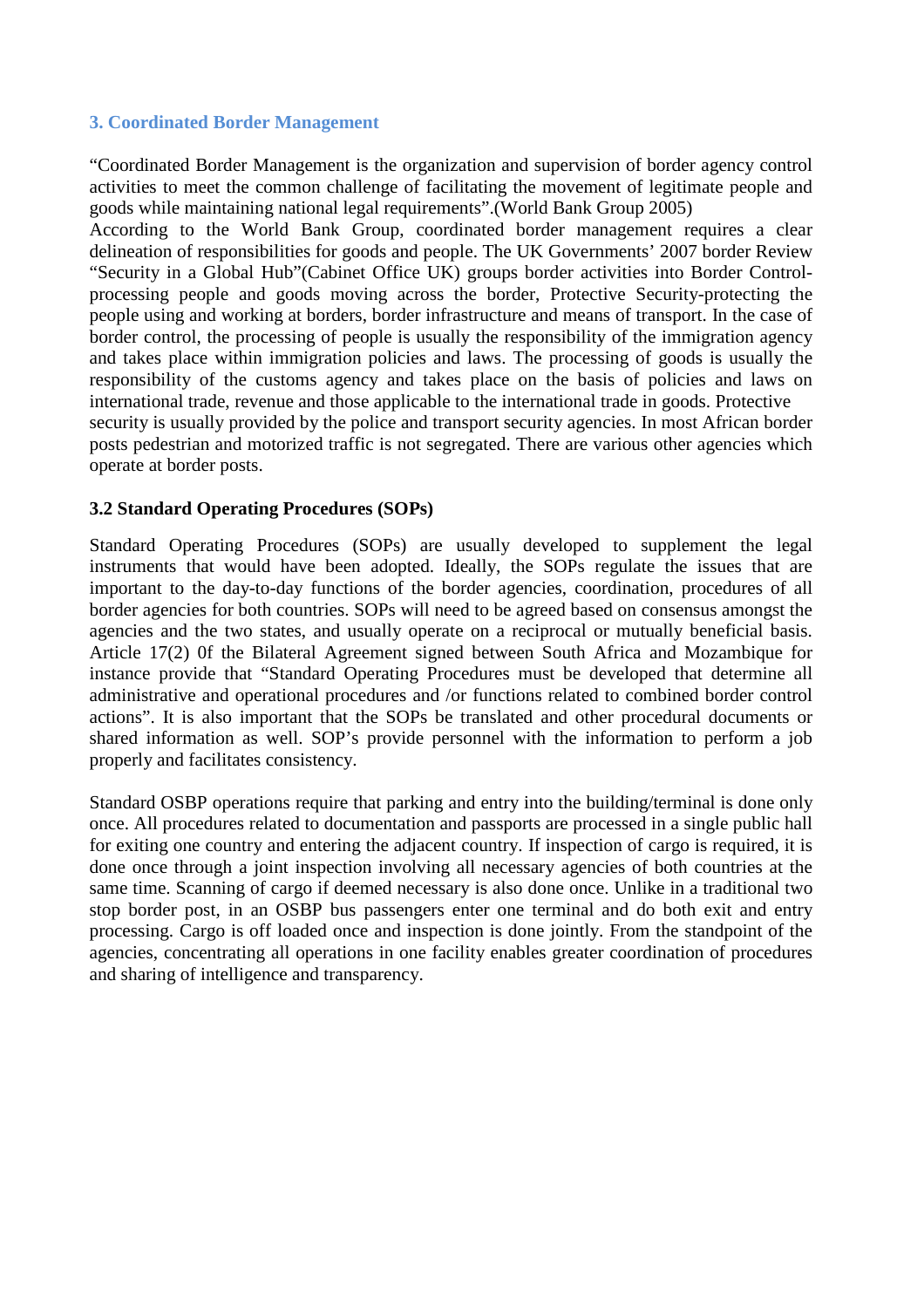*3.3 Undertaking border controls* –border control officers should, in principle be able to undertake their functions in exactly the same way as a two stop border post except that due to the proximity of the officers of the other state at the same location, there is little or no delay in between the conclusion of one State's exit controls and the commencement of the other State's entry controls. It is imperative that when undertaking controls, officers keep in mind the following:

- *Sequence of controls*-There is several different approaches to the sequencing of agency interventions. Generally, immigration is the first agency to carry out controls. Other agencies at the border, such as agriculture, health etc are often approached by clearing agents in advance. The sequence following immigration is generally that the other agencies address their permit and inspection requirements next. The Customs does their review of papers and assessment. The normal sequence is that exit controls are undertaken prior to entry controls. Once all duties are paid, the truck is released. Generally in an OSBP, all exit procedures are completed first and then all entry procedures are undertaken. An alternative that is used at some borders is to have immigration conduct their clearance on the person; exit first, then entry, immigration is followed by customs, exit of goods from one state followed by entry of goods into the next. However the various agencies from both countries can essentially implement processes simultaneously with certain decision steps of different agencies in the order of country of exit and country of entry can be queued for formalization whilst any associated or dependant processes are ongoing. It is important to adhere to this sequence so as to avoid confusion over which State has legal jurisdiction over the person, vehicle or goods subject to controls. As a general principle, jurisdiction resides with the State whose officers are conducting controls.
- *Handing over controls*-It is important to follow the correct procedure for handing over controls because once controls have been handed over, the person, vehicle and/or goods being controlled move from the jurisdiction of one State's laws to the jurisdiction of the other State's laws. This implies that the officers ceding control acknowledge that they have no further claim to conduct controls in respect of that person, vehicle and /or goods.
- *Joint controls*-Border agencies should facilitate movement of people and goods across borders while meeting normal national/regional trade requirements. Joint inspections are used to effectively control smuggling, duty evasion, prohibited commodities etc without unnecessarily delaying legitimate trade and pushing up transport costs.

# *Critical Requirements*;

- i) Appreciate each others' responsibility and roles
- ii) Streamline and simplify documentation and procedures
- iii) Put in place systems that support cooperation and collaboration.

Officers from both States are encouraged to undertake joint controls by formulating appropriate procedures to facilitate the same, e.g. in inspecting cargo. Joint controls follow the same principle regarding sequencing and handing over control as already described. This means that officers from both countries may attend a joint inspection, but that at any point in time, only one State's officers will be conducting controls, while the other State's officers will attend as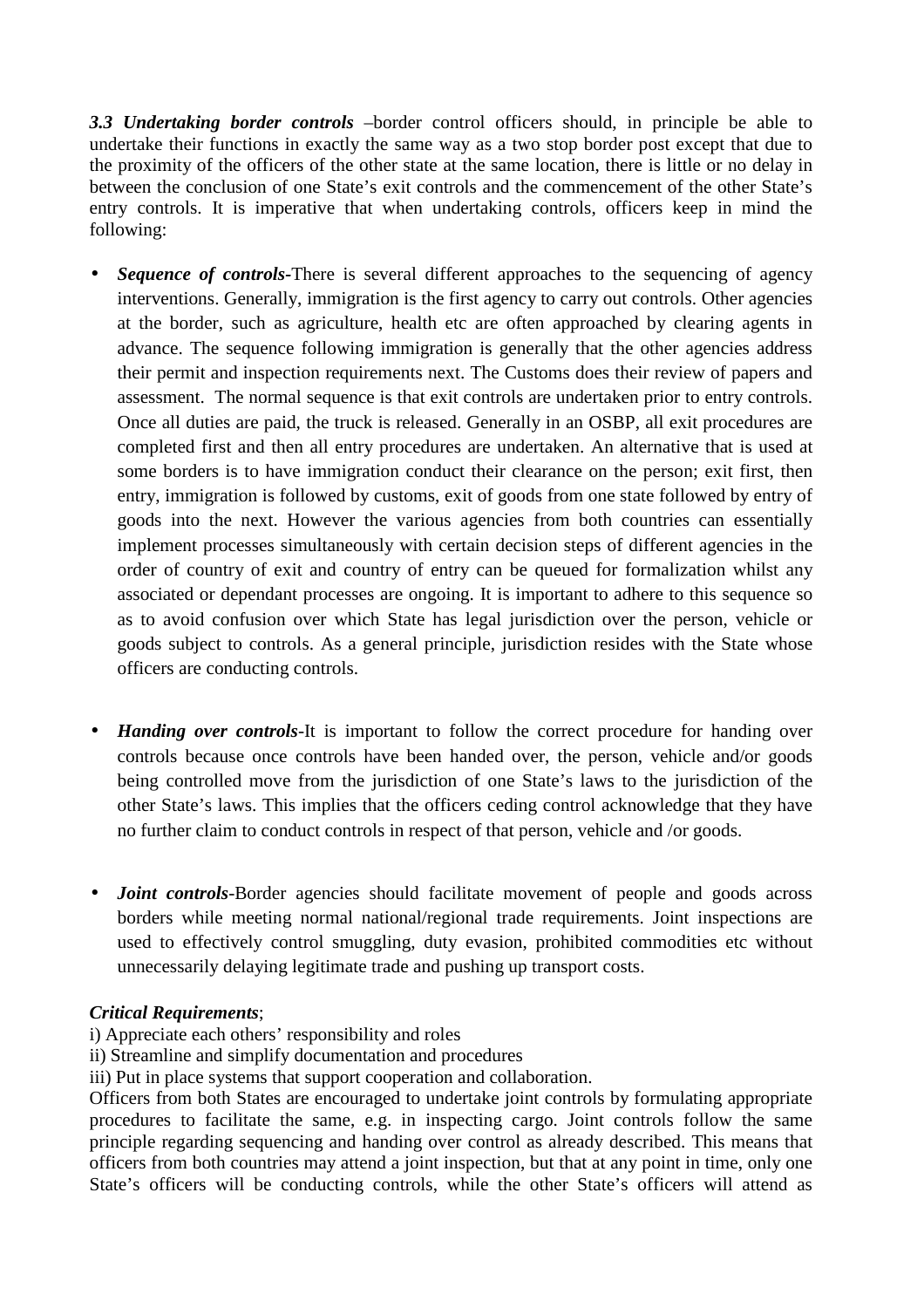observers, until the moment when control is handed to them as already described. The act of observation will in practice have the effect of joint controls, as it will remove the need for the officers of the entry state to repeat the inspection.

There are several other issues that may arise at border posts as persons, vehicles and goods transit through the border. The handling of these issues may be covered under the agreements or other legal enabling instruments signed between the States. Such issues may include but not limited to;

- *Return of persons, vehicles or goods-*How to handle cases of persons, vehicles or goods that have been denied entry into the State of entry notwithstanding that such State would have completed its exit formalities and handed over jurisdiction to the State of entry.
- *State of entry may not arrest or detain a person while in the territory of the state of exit-*as a general rule, officers of the state of entry will not control persons (including their personal effects, vehicle or cargo conveyed in the vehicle) in the state of exit.
- *Power of officers under border control laws-*within the common control zone (ccz) in the adjoining state; an officer has the **same** powers as he/she would have working within their own country subject to any exceptions as may be defined in the agreement or other legal enabling instruments.
- *General Law enforcement powers-*whilst border agencies exercise their functions in terms of specific powers granted in their respective laws, e.g. Customs, Immigration etc by contrast, police officers have general powers to enforce the principles of any law.
- *CCZ* The extent of a ccz shall be as is specifically defined in the founding legal instrument. It is important that officers working in the neighbouring state familiarize themselves with the boundaries of CCZ. Their extraterritorial powers may only be exercised in the CCZ and hence any powers exercised in the neighbouring state outside the CCZ may be challenged as being legally null and void and also deemed a violation of the territorial integrity of that state.
- *Exclusive use areas-*each State will have granted officers from the neighbouring State access to a working area set aside for their exclusive use. In order to protect each State's interests, the host State agencies may not enter an exclusive use area except at the express invitation of an officer from the neighbouring State.
- *Immunities*-officers from a neighbouring state enjoy immunity from prosecution by the host State for any action related to the performance of their border control functions. Such offences are dealt with by the officers of the State that will have jurisdiction in terms of its laws. However, such officer's immunity does not extend to law and order offences, If an officer from a neighbouring State commits a law and order offence in the host State, he/she is subject to the criminal jurisdiction of that host State.

Other critical parameters that should complement the training module include the following;

- **Legalizing the various schedules** as will be provided for in the agreements that are intended to be firmed up after the agreements come into effect such as:
- *Control zone demarcation and designation schedule-*this outline the extent of the CCZ by way of a schedule to the founding legal instrument spelling out the exact survey coordinates maps, and any relevant diagrams depicting such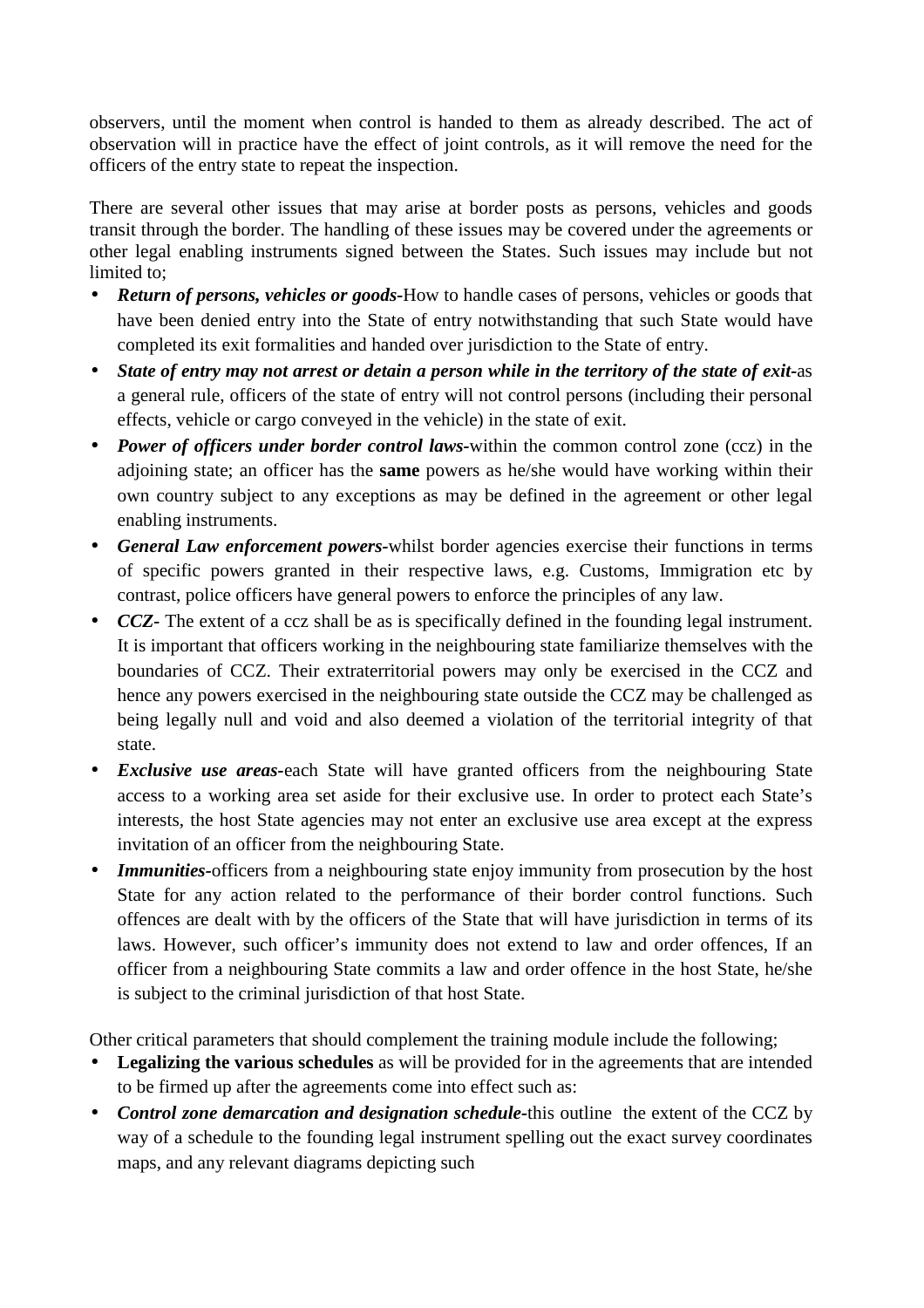• *Procedure manual-*outlining the agreed procedures to be used in undertaking the border controls by the various agencies of the two countries within the CCZ of the OSBP and to incorporate future changes to the procedures as and when developments to OSBP are undertaken. In the case of Chirundu OSBP, a procedure manual is yet to be developed.

# **1.5 Simplification and Harmonization of Documents and Procedures**

The core of any border modernization programmes or OSBP implementation is streamlined procedures that take advantage of the various tools available to achieve a good balance between needed controls and trade facilitation. Attention must be directed to the elimination of long established systems. This requires both political will and a commitment to adopt new approaches because without a preliminary consensus on new procedures, an effective OSBP implementation will not be realized. An OSBP is first and foremost, a streamlining of clearance processes and the other components all support effective, fast OSBP operations.

The OSBP facility and its procedures begin and end with Customs as a lead agency by design or default in most African countries. Customs and other border control agencies are central, if transaction efficiency and seamless operations are to be achieved in the OSBP. Traditionally the roles of these agencies have focused on the control of goods crossing the border for revenue collection, standards, community protection, health and security among others. In the last 20 years or so these traditional roles have been expanded in principle to include facilitation of legitimate trade.

To enhance border crossing operations, it is required that the two countries shall:

- o Align any documents used to international and regional clearance standards;
- o Reduce the number and extent of procedures and documents as much as possible;
- o Make use of risk-based methods and techniques;
- o Make use of non-intrusive inspection of goods and travelers moving through ports of entry and exit through use of advance information.
- o Transnational tracking of people and goods through systems interconnectivity.
- o A 'single window' interface for advance information reporting for comprehensive government risk management and regulatory purposes.

The standardization and simplification of documentation includes the harmonization of forms required of and provided to those crossing the border. This should focus on using the same or similar templates for ease of reference and including the same data fields to facilitate analysis. Mutually agreed lists of what official documentation is acceptable from those crossing the border should be developed between neighbouring states. When a document or certificate is shared between the two countries, it should clearly indicate which standard it adheres to and preferably indicate findings according to both standards.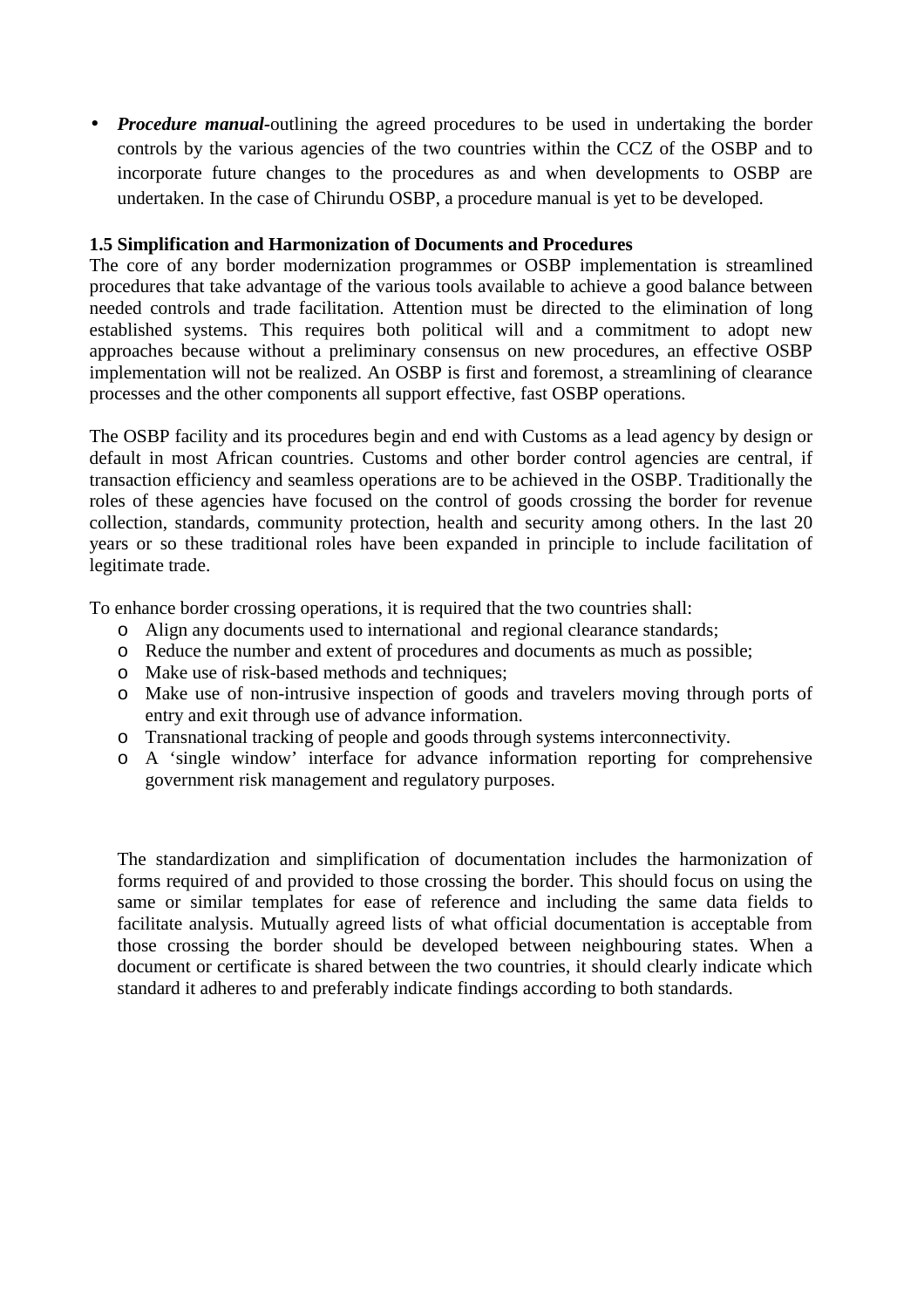# **6 Review of Current Document Requirement and Procedures**

#### **6.1 Elimination of outdated Systems**

Outdated and overly bureaucratic border clearance processes imposed by customs and other agencies are now seen as posing greater barriers to trade than tariffs. Cumbersome systems/procedures and poor infrastructure both increase transaction costs and lengthen delays for the clearance of imports, exports and transit goods.

It is important that both Customs and other border agencies eliminate outmoded models of clearance and to embrace simplified, often electronic means of achieving their objectives. One of the first steps is audit and review all procedures to determine their purpose and whether they are still needed. Often when processes are automated, papers trails are still maintained, although the paper forms go into a storeroom and not used. Such redundant activities must be evaluated and eliminated whenever possible.

#### **6.2 Simplification and modernization.**

As already stated above, Customs agencies have typically led border management reform efforts and improving customs remains a high priority for most countries. Customs is only one of the agencies involved in border processing; however, evidence suggests it is often responsible for some regulatory delays. Even as customs procedures are modernized, there is need to reform and modernize border management in all areas such as health, agriculture, quarantine, police, immigration and standards.

An example of customs simplification is the Single Administrative Document 500(SAD 500) The SAD 500 is now used in SADC as the core document. Swaziland Revenue Authority is using a SAD 500 for its customs processes. A SAD is a standard format document containing fields for entry of trade and movement data to service the purposes of all agencies. This eliminates the requirement to submit different sets of the same data to obtain the approval of different control agencies. The data fields used on all the documents were reviewed and it was established that most of the data fields were repeated and the few unique ones could be incorporated onto the single document. The implementation of the SAD had the following essential characteristics:

- o To ensure openness in national administrative requirements; This constitutes the basis for any progress and simplification.
- o To rationalize and reduce administrative documentation; The SAD replaces the different administrative forms previously required and limits the administrative documents which may be required in support of the SAD.
- o To reduce the amount of information and standardize the required data; the legislation on SAD establishes, procedure by procedure, the maximum list of information which can be required of operators.
- o To harmonize data likely to be transmitted from one Member State to another together with the establishment of common codes, constitutes a language understandable in all Member States and avoids linguistic problems for the documents which are drawn up in other countries.

Experience all over the world shows that modernization initiatives in Customs border management need to be introduced with the full support of the private sector, and its participation in the design of organization and operations, provide effective solutions.(LRG-OSBP Workshop. OSBP at Lebombo/Ressano Garcia. Luc De Wulf and Michel Zarnowiecki, Revised version 9 July 2007) A sample of a SAD 500 is annexed for reference.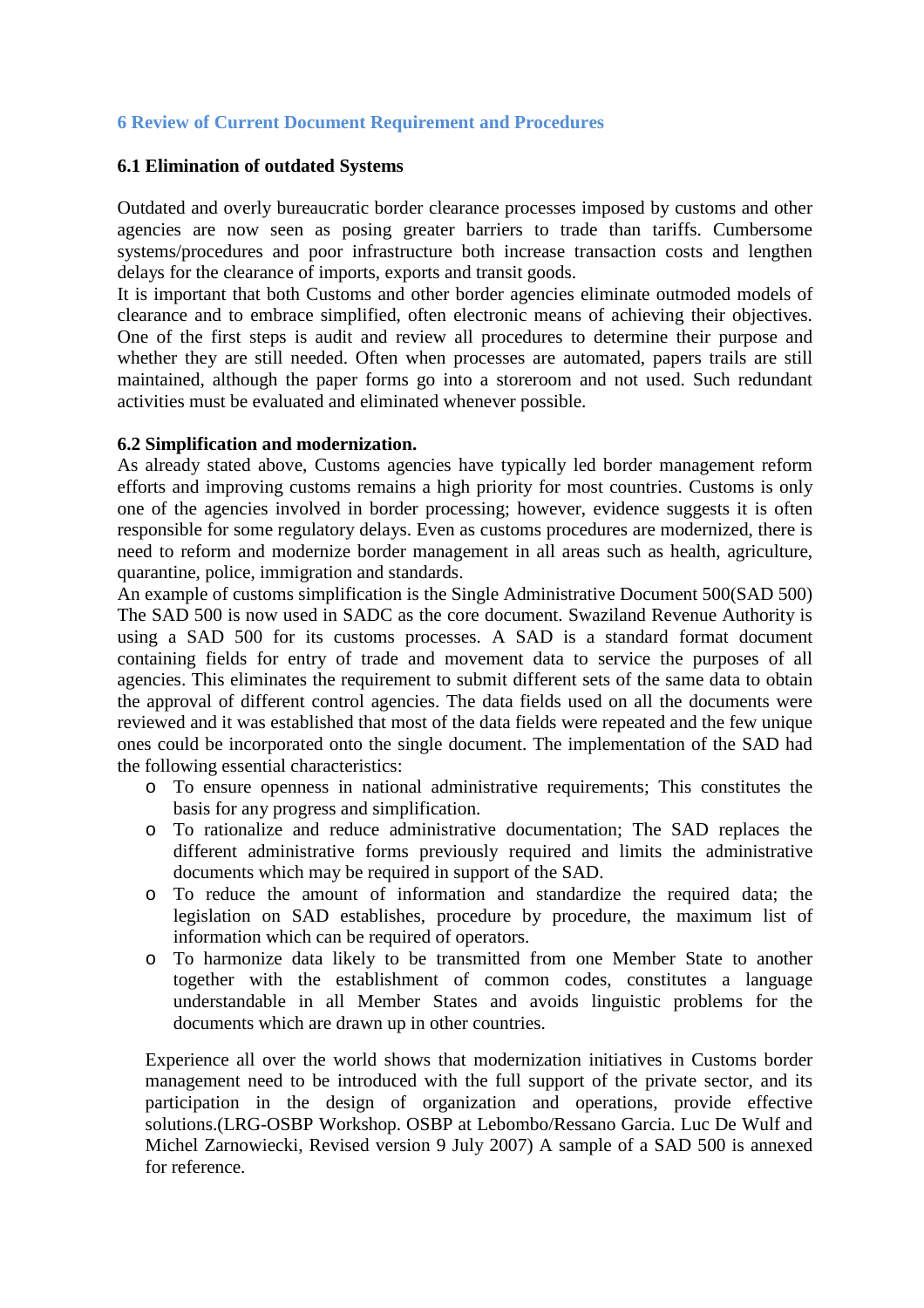An example of immigration simplification is the installation of various border management information systems in countries across Africa and the removal of entry and departure card processes for residents in Tanzania. These systems provide the potential ability to obtain multiple entry visas/permits at border control posts in order to reduce visa processing workload, especially within transport corridors and relating to transport operators.

An example with other border agencies is Sanitary and Phyto Sanitary (SPS).When countries apply the international standards such as the International Plant Protection Convention on plant health and the World Organization on Animal Health Standards, it allows for common requirements among countries and much greater coordination on enforcement.

# **6.3 Harmonization of efforts within Corridors**

The corridor approach emphasizes transits from origin to destination. As already emphasized, time spent at borders has a significant impact on the cost of transport and as a result on the competitiveness of goods when they reach the market. To contain the cost of transport and reduce high inventories, most goods would be cleared in motion on the corridor. This links the concept of transport efficiency with the implementation of border controls. The laying of fibre optic cables off the coasts of Africa is improving interconnectivity between border posts and eliminates some of the huddles of transiting under customs controls. In Zambia for instance, transit goods are recorded on entry and the exit border post informed of the consignment details to handle acquittal on departure. For example when goods enter Zambabwe at Beitbridge the documents can be pre-cleared for exit from Zimbabwe and entry into Zambia at Chirundu OSBP.The same process can continue through Zambia to Kasumbelesa on the DRC border. With scanners being installed at most borders, scanned images can also be used to verify consistency of cargo especially if some risk is suspected, otherwise scanners can introduce an additional time-consuming bottleneck.Radio Frequency Identification (RFID) technology is also used for non-intrusive tracking of vehicles and cargo to identify diversion of goods and potential dumping with paying duties. Such systems are currently deployed in Ghana and being implemented in Kenya and Ethiopia. Combined with one stop borders and active risk management programmes, a near seamless virtual corridor would be created. Effective pre-clearance and "fast Tracks "through borders would provide a major incentive for compliance with border controls. With officers of both countries operating in the same facility,OSBPs provide the opportunity for this type of operations.

#### **6.4 Issue of conflicting mandates and legislation.**

There may be cases where legislation does not correspond between countries. For instance an activity may be legal in one country and not in the other or standards may have differing levels of stringency. In such instances:

- It is the legislation of the country where the procedure is currently taking place that is applicable.
- Efforts should be made to align legislation and standards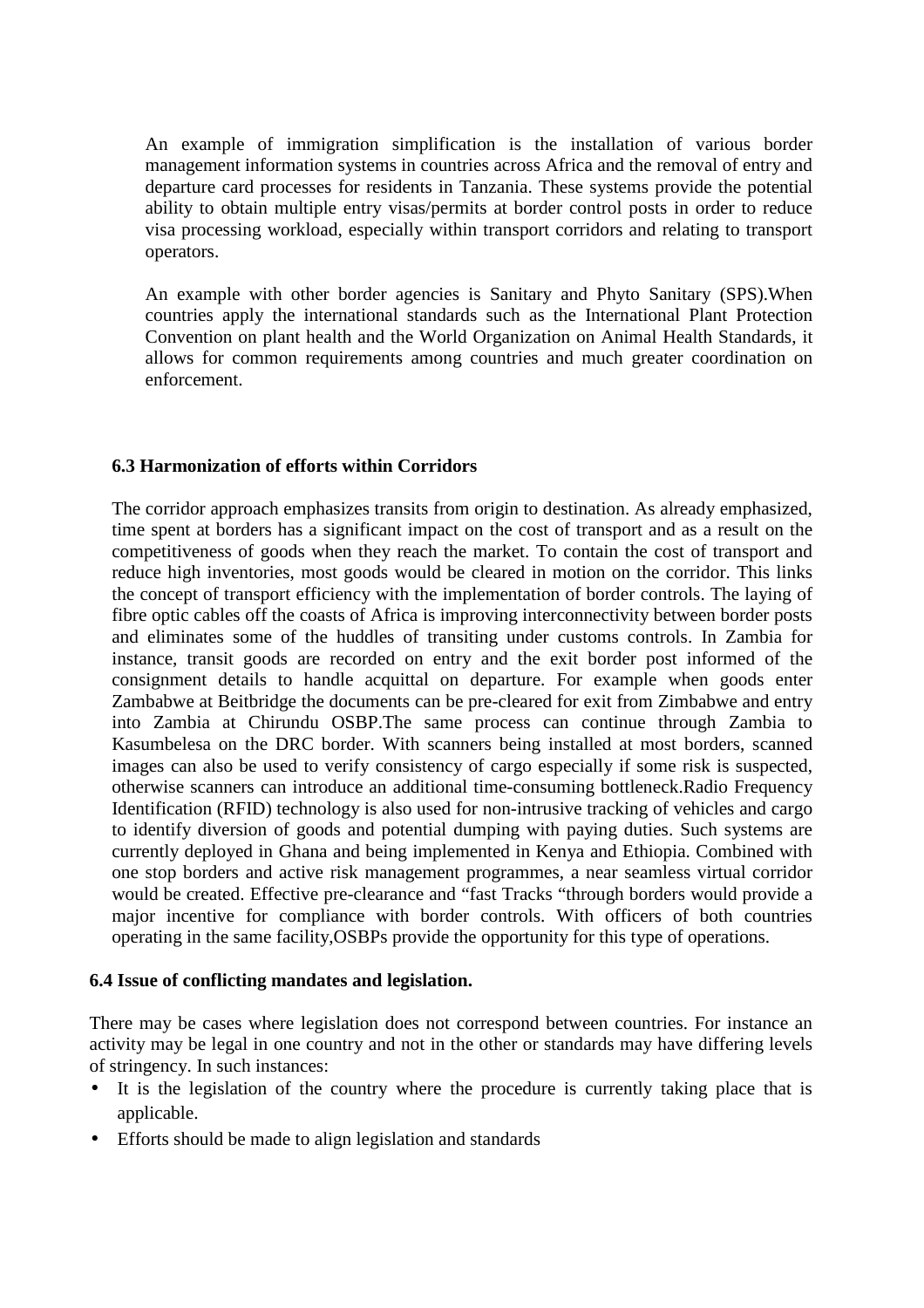# **7 Outline of Chirundu OSBP Procedures**

The Chirundu OSBP procedures have undergone a series of revised processes even after it was opened as an OSBP. The procedures agreed on prior to the official opening have been subjected to significant variation to take into account new challenges that have emerged and that have become clear only after implementation started.

1). All procedures for persons, vehicles and goods to exit Zambia and enter Zimbabwe are carried out in the Zimbabwe terminal. For all procedures for the persons, vehicles and goods to exit Zimbabwe and enter Zambia take place in the Zambian terminal.

2) Entry procedures cannot begin until all exit procedures are completed and jurisdiction has formally passed from the exit state to the entry state except in cases where goods are pre-cleared. This is to avoid any conflict over national jurisdiction within the OSBP. Jurisdiction is based on the officer performing the controls NOT on the basis of the national territory in which the controls are performed.

3) Officers carry out their own border control laws even when acting in the adjoining country, but only within the common control zone established by the Bilateral Agreement.

4) Whenever possible, inspections and other procedures are carried out jointly.

5) Cross-border risk assessment of persons and goods are employed to the extent possible.

6) If at any point in the processing, persons are denied exit or entry or an arrest is made, or goods are confiscated, return of said persons or goods will be executed.

7) National police will address any law and order offences that occur on national territory. Any regulatory infringements that occur in the performance of border control duties will be referred to the agency management to which the officer reports.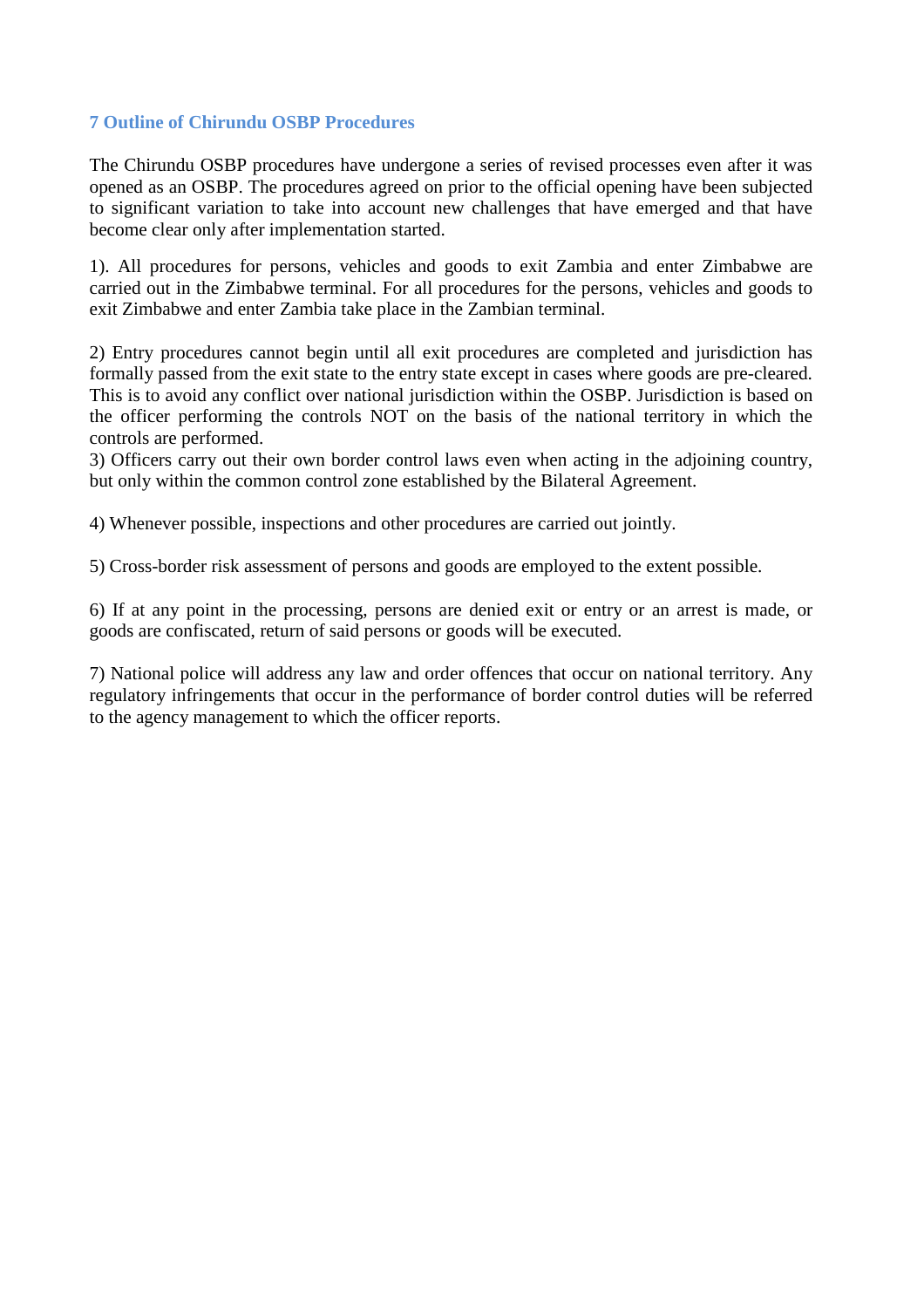## **8 Other Measures which may be considered to fasten border crossings.**

#### **8. 1 Single Window (SW)**

The concept has been defined at UN level as follows:

The SW environment aims to expedite and simplify information flows between business and government and bring meaningful gains to all parties involved in cross-border trade. SW can be described as a "system that allows traders to lodge information with a single body to fulfill all import or export related regulatory requirements"

In practical terms, a SW environment provides one entrance (either physical or Electronic) for the submission and handling of all data and documents related to the release and clearance of an international transaction. This entry point is managed by one agency which informs the appropriate agencies and /or performs combined controls .The SW focuses on paperless tradingfor customs clearances, for license and permit approval by other government agencies and in some cases transport and logistics services associated with cargo import and export.

The Kenya Government has set April 2014 as the implementation date for SW system at the port of Mombasa. Through the system the government hopes to enhance turn-around time for clearance procedures by allowing parties involved in trade and transport to lodge standardized information and documents with a single entry point. This will fulfill all import, export and transit related regulatory requirements. With the system in place, the state hopes to bring the average cargo clearance to two days. Common bottlenecks at the port such as congestion, inaccuracies in processes, loss of revenue through corruption will either be minimized or eliminated. The system will also ensure that parties in the trade including Kenya Revenue Authority, Kenya Bureau of Standards, Kenya Ports Authority and shipping agents share a single system. Others are importers and exporters, clearing agents as well as insurance firms and banks. The single window electronic platform will be the sole podium for the receipt and processing of international trade logistics, cargo clearance documentation in an electronic form.

The platform will then route the cargo clearance documentation to the various Government agencies for clearance or approval. (The Standard on Saturday- $7<sup>th</sup>$  December, 2013)

#### **8.2 Fast Track arrangements**

This entails the introduction of "fast lanes" where pre-identified drivers make a self-declaration by selecting the fast lanes and pre-screening of regular users. Compliant clients are fast tracked through the border management tools of Authorized Economic Operator (AEO),risk management, green and blue channel lanes, pre-arrival declarations, post clearance audits and SW usage. The identified compliant clients may also enjoy other clearance privileges such as;

- o Warehousing which allows a trader time to mobilize funds, change status of goods, transfer ownership, transfer/re –pack goods and storage space outside the CCZ.
- o Temporary imports (motor vehicles, construction equipment and trade shows/exhibition goods) allow easy reconciliation.
- o Direct payment of duties enables fast delivery of cargo, truck retention. demurrage, loading and offloading that are sometimes incurred through slower payment methods.

#### **Authorized Economic Operator(AEO)**

AEO is an economic operator, by satisfying certain criteria which is considered to be reliable in its customs related operations and is therefore entitled to certain benefits and greater trade facilitation. In an OSBP, the concept is to fast track compliant companies. The system is being used in parts of Southern Africa to reward compliant customers with faster border clearances. It is currently practiced in Zambia where it has been used as a basis for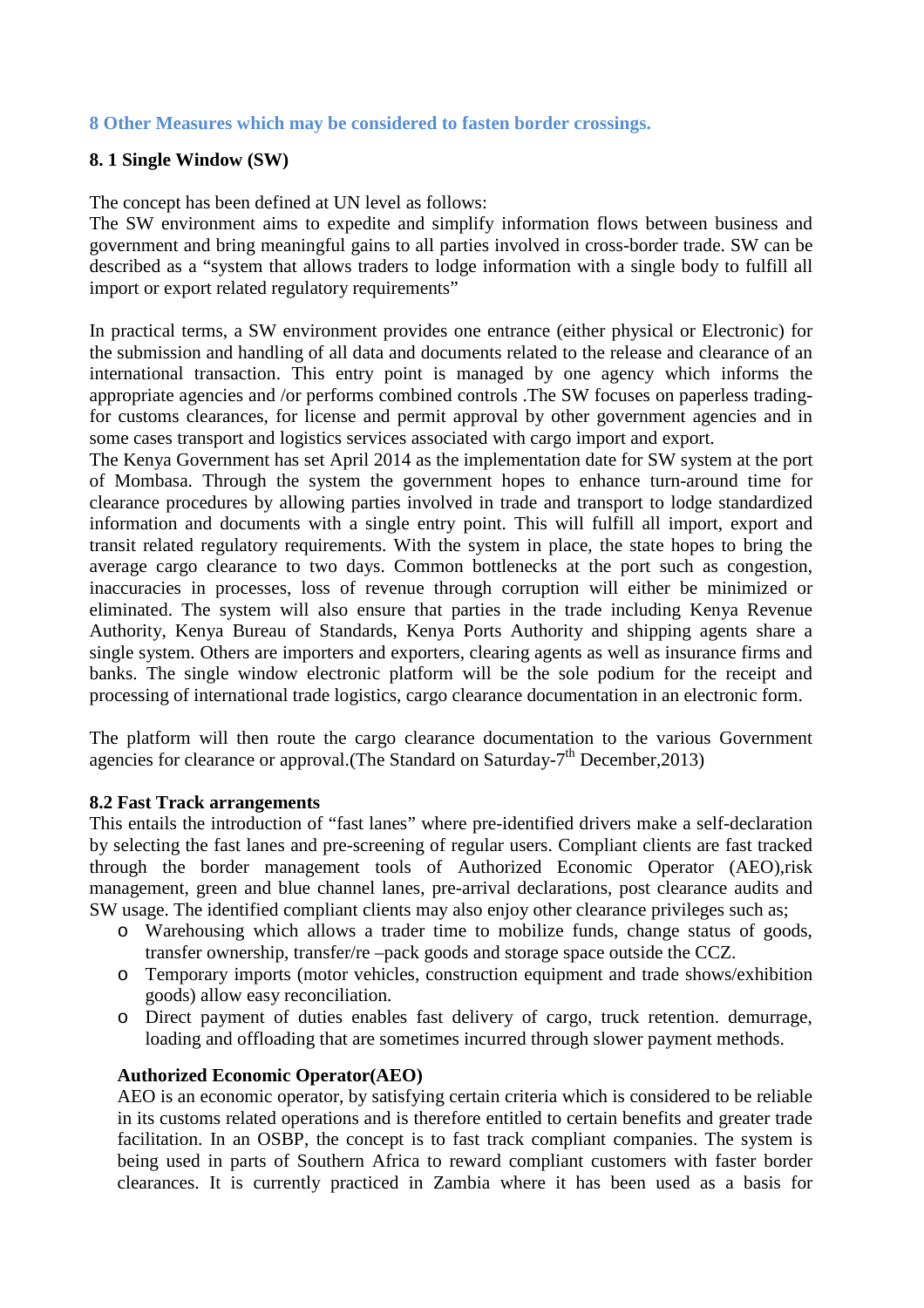establishing a Fast Track lane for processing and clearance of commercial vehicles through a booth.

- I. The development of AEO status is the response to the need to improve intra-African trade and increase trade facilitation while improving compliance and closer partnership with the business community. The client will usually receive accreditation status that is recognized by all participating government agencies operating in the CCZs
- II. The aim is to provide business with an internationally recognized quality mark which indicates that their customs procedures are efficient and compliant. That implies that upon arrival into the CCZ, the client is expedited to continue without getting subjected to the rigorous normal processes even at OSBPs.
- III. AEO accreditation indicates that the business is reliable in financial and customs terms and can therefore be considered a reliable trading partner.

#### **8.3 Electronic cargo tracking systems (ECTS)**

An ECTS is multi-tiered system developed to electronically monitor goods under transit, as they move along the supply chain from source to destination. It offers real time cargo tracking solution. The ECTS can be implemented using Radio Frequency Identification (RFID) and GPS/GPRS technology. All trucks/vehicles, tankers and containers carrying goods on transit, exports and under agencies' control are fitted with a tracking device and electronic seal which sends the seal status, truck location and any violation information to recipient agents on real time basis.

In the East Africa and Southern Africa Region, Kenya has developed a cargo tracking system whose purpose is to monitor vehicles that might be diverting goods into the local economy so that the number of physical check can be reduced. The system is however not yet operational due to a court case filed by transporters against Kenya Revenue Authority (KRA) regarding who between the transporters and KRA should buy the transponders the transporters are required to fit on their trucks to monitor their movements. The system also seeks to reduce the escorting, which in practical terms is more of a charge than actual escort and the number of customs controls that add time and cost to transit of traffic.